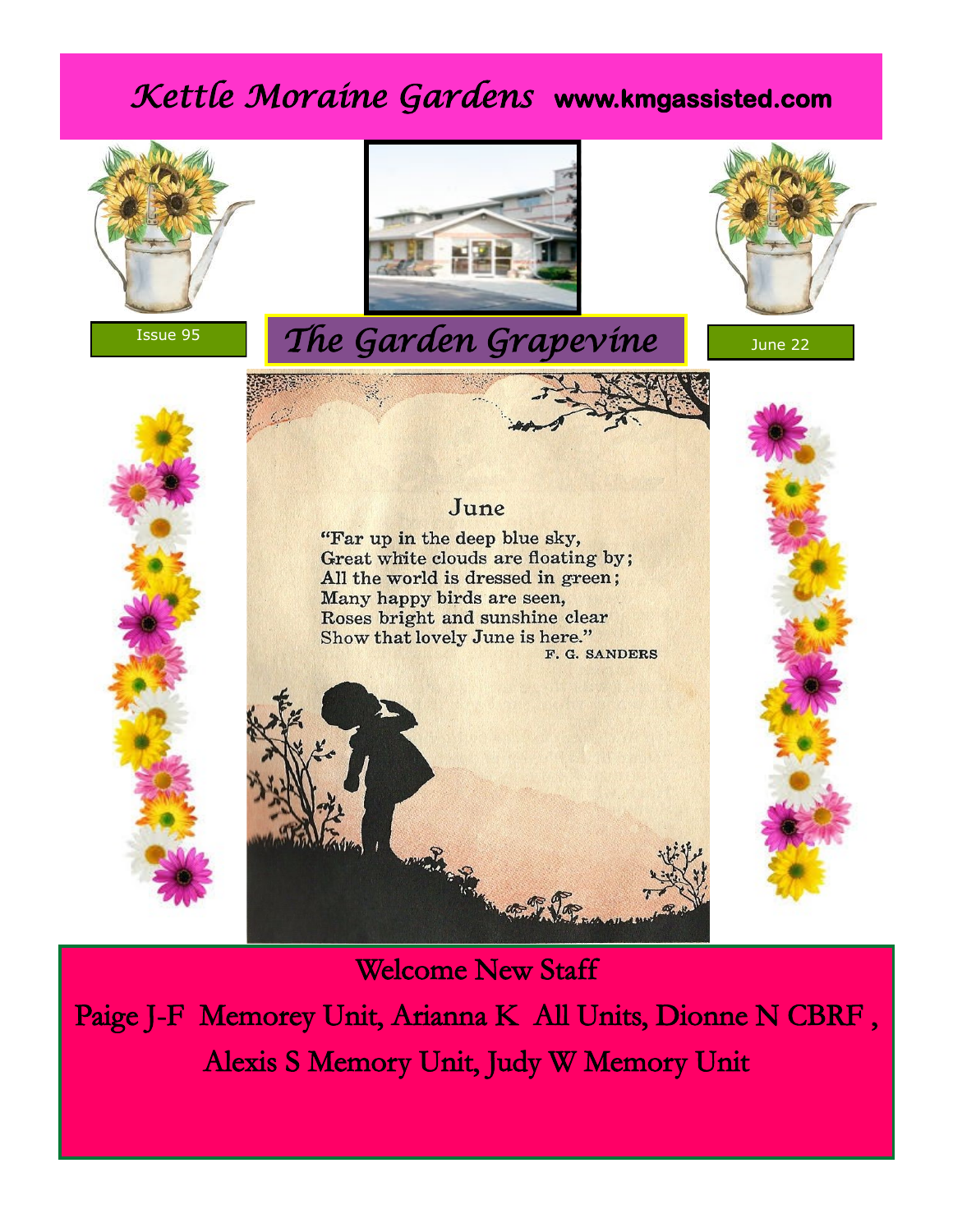#### **Kettle Moraine Gardens Activity update**

**Come check out the new entertainment this month !!!**

**June 1st 11:15-Out to eat Cross Roads Tap**

**June 2nd/16th/30th- Little Folks School House kids coming.** 

**June 3rd 10:30-First Friday Mass**

**June 6th 2:00-Raybine Band** 

**June 8th/22nd 2:30-Lutheran Services** 

**June 13th 10:30-Tri County Horizon Band (out on Patio)**

**June 20th 1:15- Out to Walmart**

**June 23rd 10:00-Bob Welsch (Entertainment )** 

**June 24th 11:15 Out to Eat JW Creekside** 

| <b>Resident Birthdays</b> |      |
|---------------------------|------|
| Elizabeth R               | 5th  |
| Elizabeth M               | 12th |
| Carol M                   | 17th |
| Donna T                   | 23rd |
| Michael D                 | 24th |
| Victoria V                | 28th |



| <b>Staff Birthdays</b> |      |
|------------------------|------|
| Ardell A               | 1st  |
| Carol W                | 1st  |
| Patricia F             | 1st  |
| Morgan K               | 7th  |
| Korey T                | 8th  |
| Cheyenne S             | 13th |
| Greg K                 | 15th |
| Johanna S              | 16th |
| Jennifer T             | 17th |
| Hayley B               | 17th |
| Megan J                | 19th |
| Dori R                 | 21st |
| Brody W                | 25th |

#### **We're on the Web and Facebook! www.kmgassisted.com**



LIKE us and FOLLOW us on FACEBOOK to see all the fun and exciting things at KMG!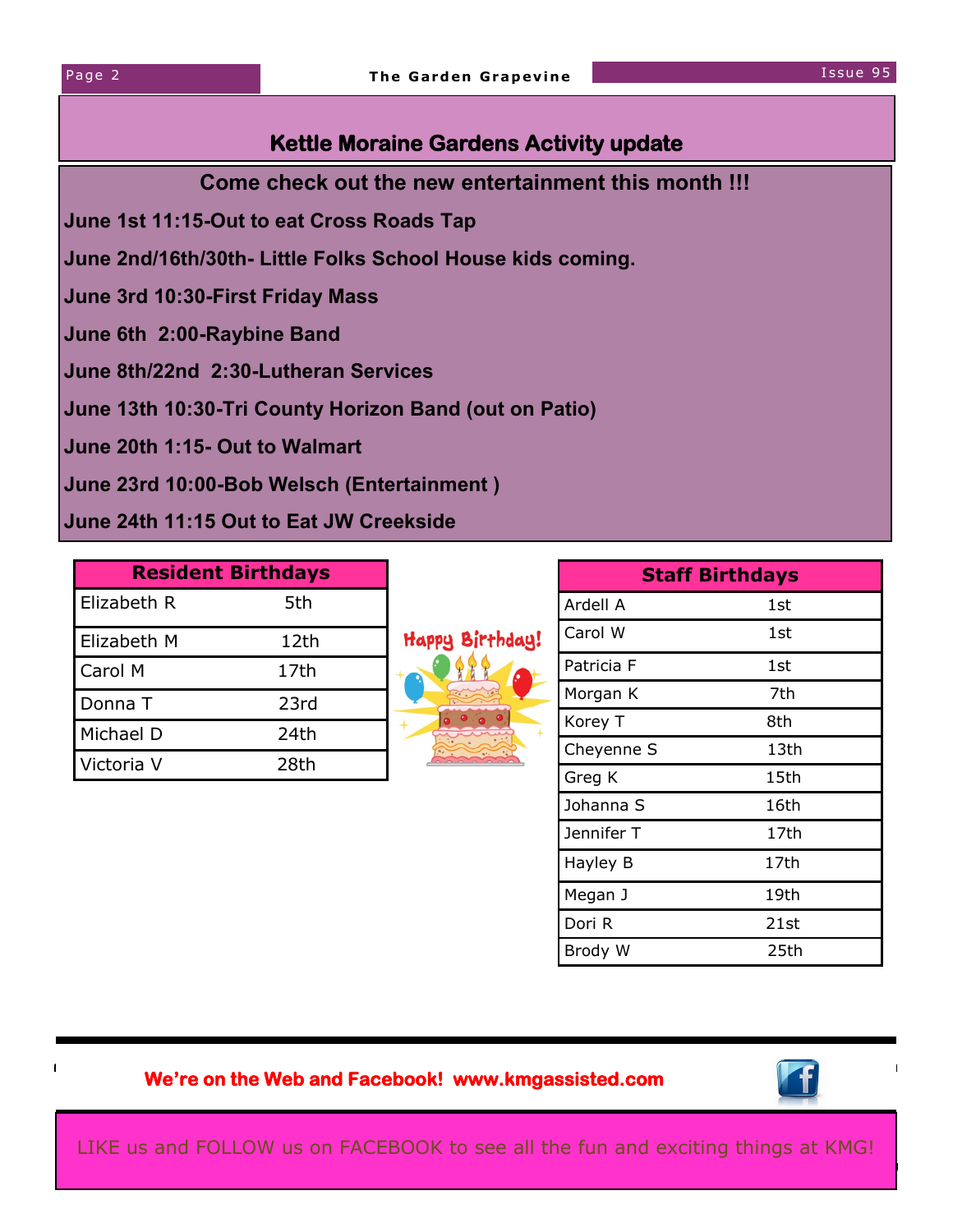### Resident of the Month: Pete B

Pete was born and raised in Racine, WI, to Emma and Russel. Pete was the oldest of three kids. Pete married Judy in September. They had two daughters,

Amy and Cathy and he has grandkids. Pete had many jobs. He worked at John Deere for 21 years, while boarding horses and farming his twenty-three-



acre farm for oats to feed the horses. Pete also enjoyed flying. He was a pilet in the Air National Guard, and then volunteered in the Air Patrol as a pilet as well. Pete has traveled to many areas. He has been to places such as South America, Mexico, Aruba, Cancún, and mostly all states in the United States. Pete is a fan of some sports such as Packers, Brewers, Badgers. Pete enjoys all animals.



#### WELCOME TO OUR NEWEST MEMBERS

#### Bernice P Nancy F